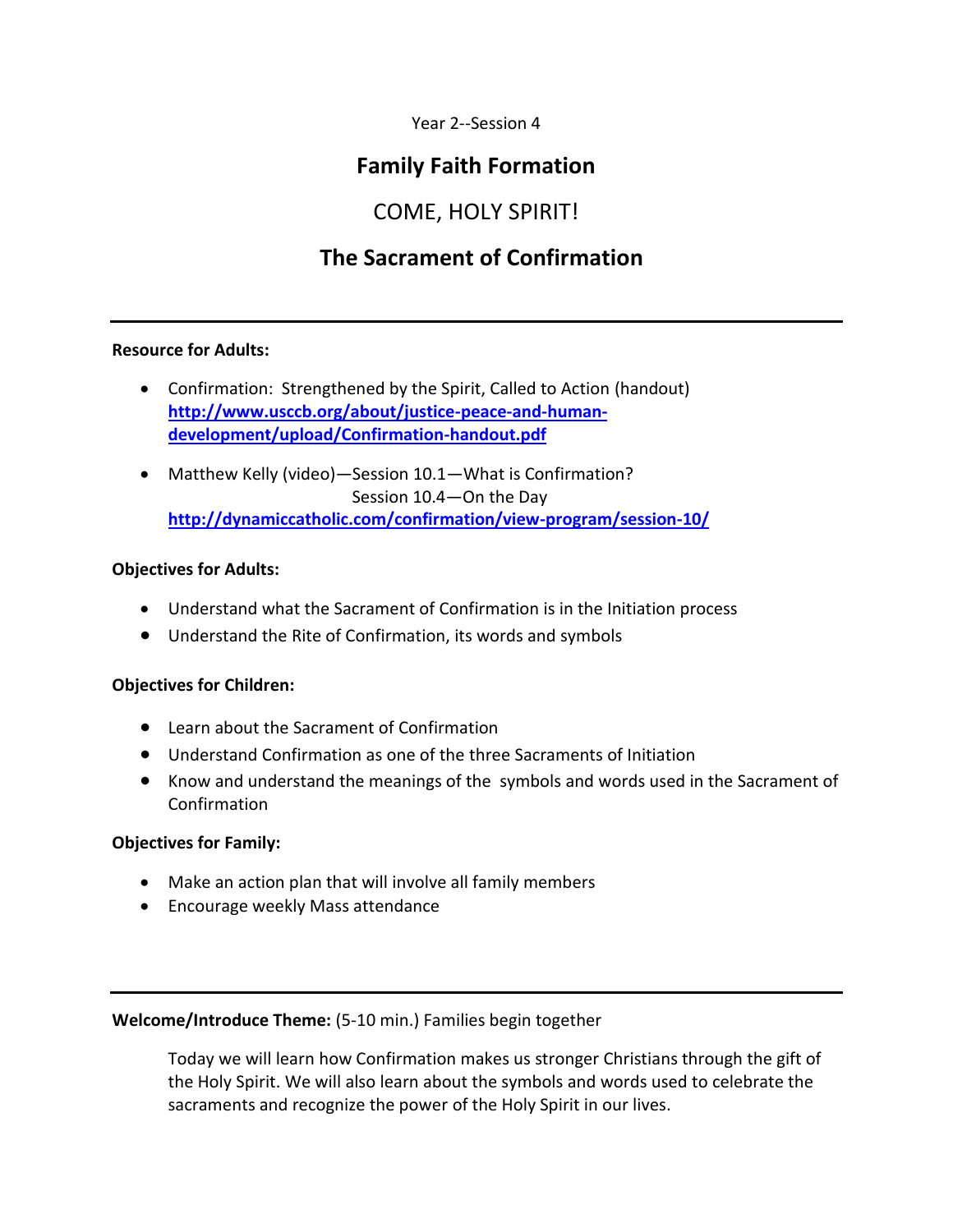**Opening Prayers** (10 minutes)

**Sign of the Cross**, Our Father, and Hail Mary

**Scripture Reading:** The Promise of the Spirit/Ascension of Jesus (Acts 1:4-8)

**Sharing:** Adults share with their children about their own experience of celebrating Confirmation (if they can remember that far back!)

**Glory Be . . .**

\*Dismiss children to their own session.

#### **Parents/Adult Presentation** (30-40 min.)

Give handouts:

*Confirmation: Strengthened by the Spirit, Called to Action*

Highlight with participants and use some of the discussion questions.

Introduce videos:

Explain that although the video is geared toward teens/young adults it has good information for you as well, replace "you" with "your child" in your mind while you are viewing it.

## **Matthew Kelly<http://dynamiccatholic.com/confirmation/view-program/session-10/>**

#### **Sessions 10.4**

Go over key points and answer any questions.

#### **Children's Presentation:** (30-40 min.)

Use the Chapter on Confirmation in your Parish Program.

#### **Sharing and Action Plan—Children and Parents together** (15-20 min.)

Discuss with your child one or more of the symbols of Confirmation (handout #1).

During the weeks before Confirmation, practice the Confirmation rite with your child and go to Mass regularly to practice Mass responses.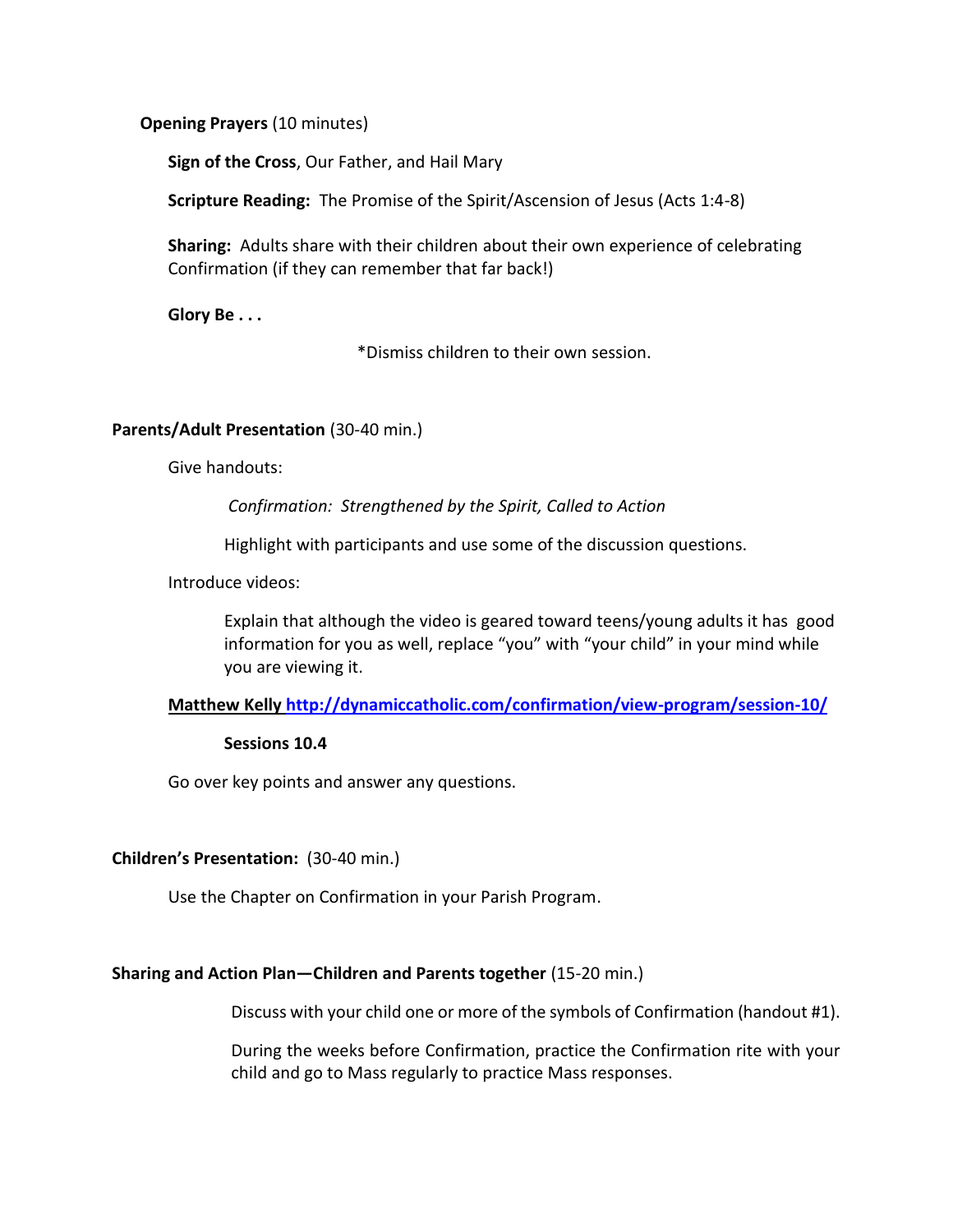Talk about the gifts of the Spirit with your child each night at dinner. (handout #2)

Prepare the rite below on card stock or index cards. One per family

| <b>Practicing the Rite of Confirmation</b> |                                                                                                                                  |
|--------------------------------------------|----------------------------------------------------------------------------------------------------------------------------------|
| SPONSOR(s) say:                            | Bishop, I present (First name of child) to be confirmed.                                                                         |
| <b>Bishop says:</b>                        | makes a tiny cross with Holy Chrism on their forehead as he says:<br>(Name of child) be sealed with the gift of the Holy Spirit. |
| <b>CHILD says:</b>                         | AMEN.                                                                                                                            |
| <b>Bishop says:</b>                        | Peace be with you.                                                                                                               |
| <b>CHILD says:</b>                         | AND WITH YOUR SPIRIT. (NO handshake is done as in the past.)                                                                     |
|                                            |                                                                                                                                  |

#### **Activity**

Have cutouts of 6-8 in. flames (one per family) and explain that this is one of the symbols of the Holy Spirit. Have families write their names on the backs of these and on the front, write down their family action plan. (see Sharing & Action plan)

## **Closing Prayer and Ritual:** (10-15 min.)

At this time, parents stand with their children. Each parent places a hand on their child's head and says the following prayer. (Each family should be given a copy of the prayer.)

Send your Holy Spirit upon (Name) to be his/her Helper and Guide. Give him/her the spirit of wisdom and understanding, the spirit of right judgment and courage, the spirit of knowledge and reverence. Fill him/her with the Spirit of wonder and awe in your presence. Amen.

#### **Dismissal**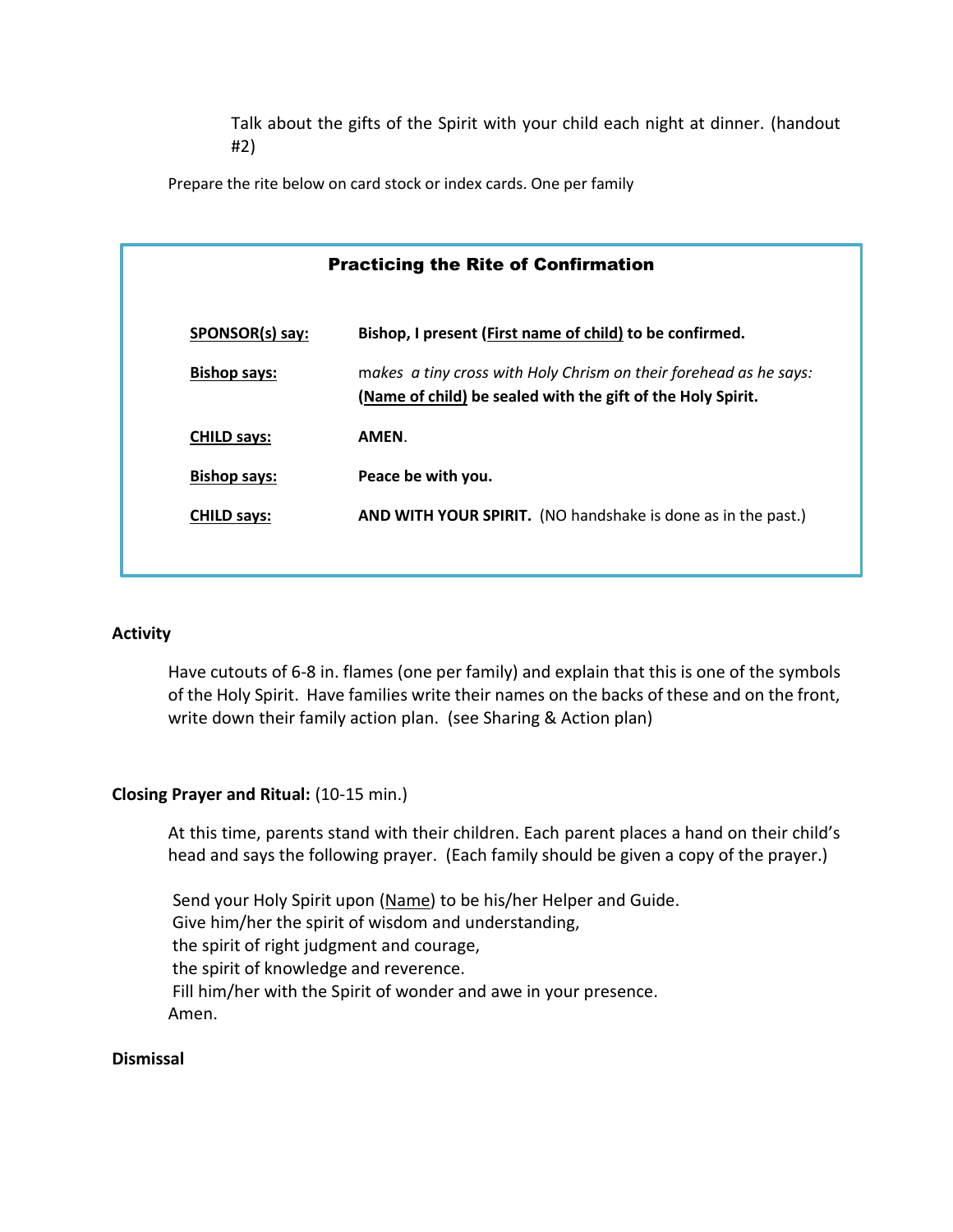Created by Jan Young & Ann Marie Clavette. If you have any questions or need clarification, contact me at **[janice.young@portlanddiocese.org](mailto:janice.young@portlanddiocese.org)**

## Handout #1 for Discussion

### **[Focus on the Symbols](http://www.americancatholic.org/Messenger/May2002/Feature2.asp#top)**

Let's reflect, then, on the symbols of Confirmation:

*Laying on of Hands.* Remember how often Jesus touched the people he healed? See, for instance, the cure of Jairus's sick daughter (Mark 5:21-24, 35-43). Elsewhere in Scripture, the laying on of hands brought the Spirit's life-giving power for service and ministry (see Acts 6:6 and 13:3). Through the ritual gesture, our children are blessed and empowered to bring their unique gifts to the people of God.

*Anointing With Chrism.* The word *chrism* is related to the word *Christ*, which means "anointed." The ancient Hebrews anointed kings and priests, marking that person as sacred. Later, Christians called Jesus the Christ, the Messiah, the anointed one. When the bishop blesses the oil on Holy Thursday, he invokes the Spirit so that those to be anointed will share in Christ's "royal, priestly and prophetic honor."

When our children are anointed, then, they share in Jesus' mission. They are marked with a new identity that cannot be changed. In the rite we ask that this seal will make them more like Christ.

*Signing With the Cross.* Our children are familiar with insignia which mark one a member of a certain fraternity, sorority or military branch. Gang colors identify their members, as uniforms do theirs. What does it mean to be marked with the sign of the cross? It grounds our life firmly in Jesus' life and empowers us to remain faithful in adversity.

Marking our children with the cross at Confirmation, as they were marked at Baptism, reminds them of their Christian identity, their call to mission and the price they must pay to witness to Jesus. Young people who seek heroes can identify here with the greatest hero who ever lived. Jesus in turn calls them to love the difficult, to live out the adage that youth was made for heroism.

*Gift of Peace.* The exchange of peace is an ancient ritual reminding us of our unity as children of God. The Holy Spirit makes us sharers in God's gift of peace and calls us to share peace with others. Help our children discover ways they share peace with others each day.